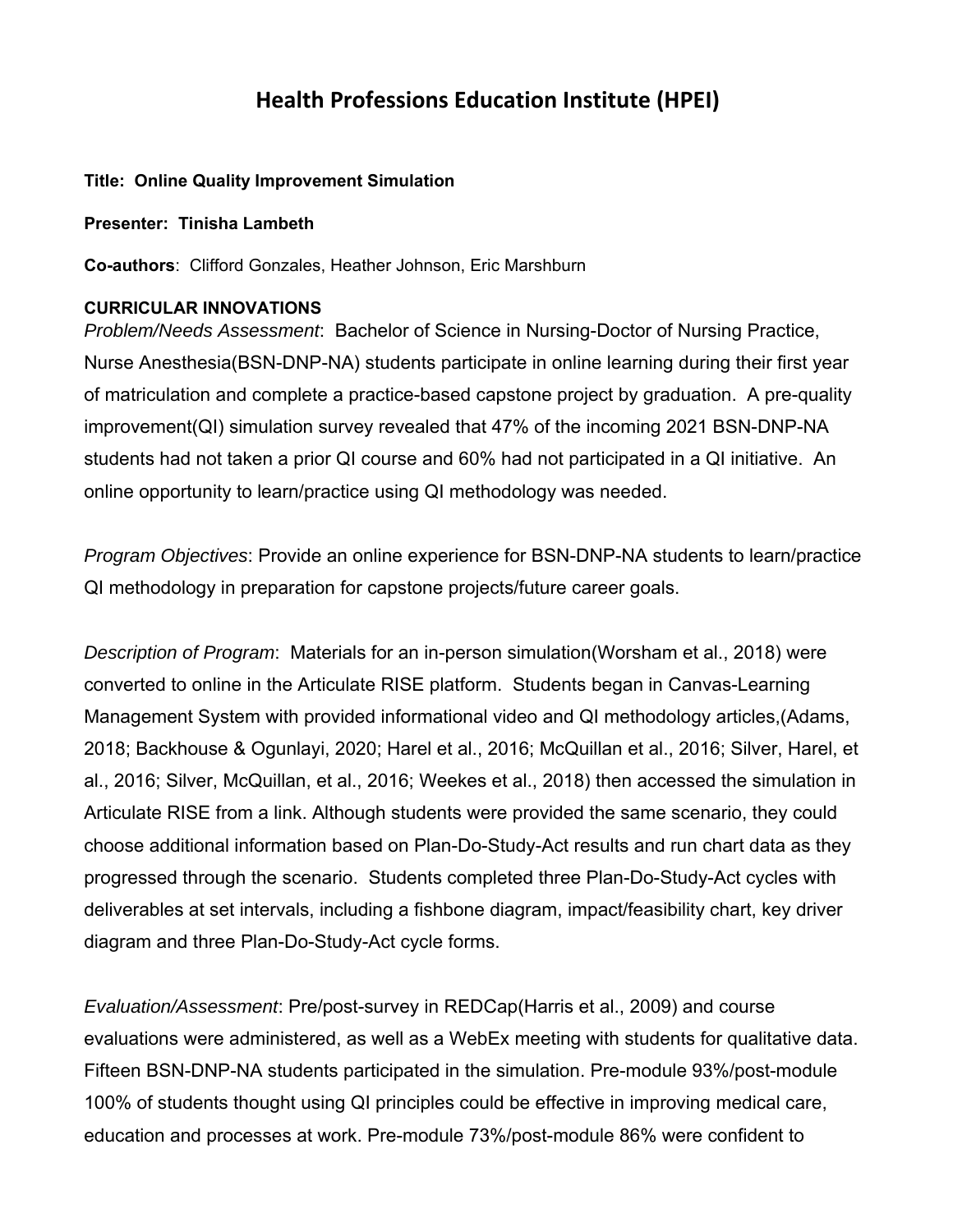develop a QI project; whereas pre-module 67%/post-module 93% were confident to implement a QI project. All students found the simulation helpful in understanding QI, positively affected their interest in pursuing QI in their career and 93% were likely to use QI principles to address work problems. In an open-ended question in the course evaluation, 33% respondents specifically identified QI modules as a helpful topic/experience. Notable student comments during the WebEx meeting were, "this has been my favorite assignment so far," "this was a great platform to learn QI methodology" and "I was surprised at how much creativity it required."

*Conclusions and Lessons Learned*: This simulation experience successfully changed students' views on the effectiveness of QI, increased confidence to develop/implement QI projects and increased interest in using QI in future careers. The challenge we encountered was in the design/complication of using two platforms to provide the simulation experience/place for students to submit assignments. The next iteration will require less movement between the two platforms.

#### References:

- Adams, D. (2018). Quality improvement; part 1: introduction and overview. *BJA Educ*, *18*(3), 89-94. https://doi.org/10.1016/j.bjae.2017.12.002
- Backhouse, A., & Ogunlayi, F. (2020). Quality improvement into practice. *Bmj*, *368*, m865. https://doi.org/10.1136/bmj.m865
- Harel, Z., Silver, S. A., McQuillan, R. F., Weizman, A. V., Thomas, A., Chertow, G. M., Nesrallah, G., Chan, C. T., & Bell, C. M. (2016). How to Diagnose Solutions to a Quality of Care Problem. *Clin J Am Soc Nephrol*, *11*(5), 901-907. https://doi.org/10.2215/cjn.11481015
- Harris, P. A., Taylor, R., Thielke, R., Payne, J., Gonzalez, N., & Conde, J. G. (2009). Research electronic data capture (REDCap)--a metadata-driven methodology and workflow process for providing translational research informatics support. *J Biomed Inform*, *42*(2), 377-381. https://doi.org/10.1016/j.jbi.2008.08.010
- McQuillan, R. F., Silver, S. A., Harel, Z., Weizman, A., Thomas, A., Bell, C., Chertow, G. M., Chan, C. T., & Nesrallah, G. (2016). How to Measure and Interpret Quality Improvement Data. *Clin J Am Soc Nephrol*, *11*(5), 908-914. https://doi.org/10.2215/cjn.11511015
- Silver, S. A., Harel, Z., McQuillan, R., Weizman, A. V., Thomas, A., Chertow, G. M., Nesrallah, G., Bell, C. M., & Chan, C. T. (2016). How to Begin a Quality Improvement Project. *Clin J Am Soc Nephrol*, *11*(5), 893-900. https://doi.org/10.2215/cjn.11491015
- Silver, S. A., McQuillan, R., Harel, Z., Weizman, A. V., Thomas, A., Nesrallah, G., Bell, C. M., Chan, C. T., & Chertow, G. M. (2016). How to Sustain Change and Support Continuous Quality Improvement. *Clin J Am Soc Nephrol*, *11*(5), 916-924. https://doi.org/10.2215/cjn.11501015
- Weekes, L., Lawson, T., & Hill, M. (2018). How to start a quality improvement project. *BJA Educ*, *18*(4), 122-127. https://doi.org/10.1016/j.bjae.2018.01.004